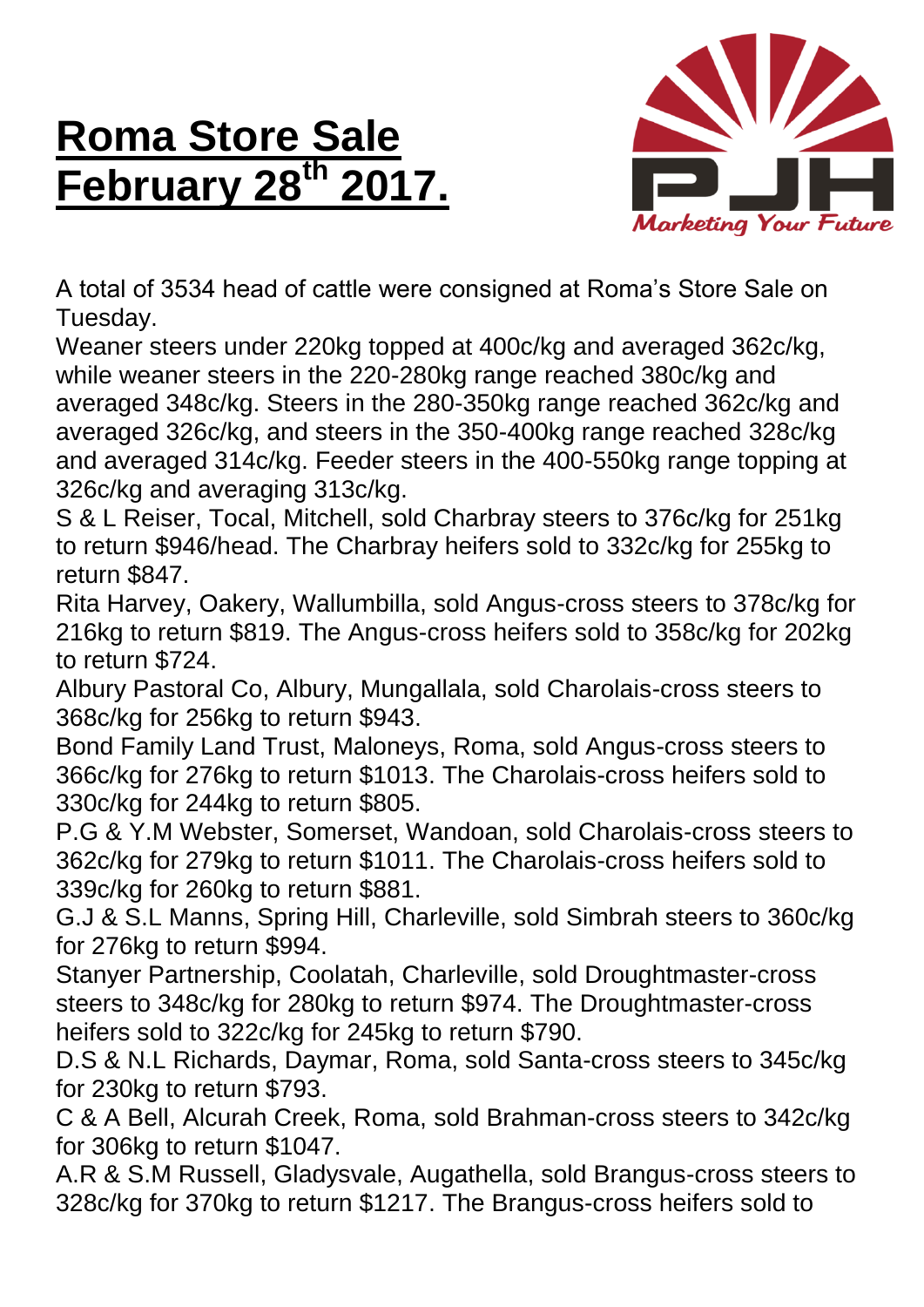318c/kg for 289kg for \$919.

L.J & S.G Hanna, Terrarara, Mitchell, sold Santa steers to 328c/kg for 328kg to return \$1076. The Santa heifers sold to 290c/kg for 335kg to return \$972.

Bill Roberts Partnership, Ridgelands, Injune, sold Charolais steers to 326c/kg for 426kg to return \$1391.

Y.C.M Freeman, Carslea, Roma, sold Santa steers to 322c/kg for 458kg to return \$1478.

Heifers under 220kg topped at 358c/kg and averaged 325c/kg, while heifers in the 220 – 280kg range topped at 339c/kg and averaged 315c/kg. Heifers in the 280-350kg range topped at 334c/kg, averaging 302c/kg. Heifers in the 350-450kg range topped at 318c/kg and averaged 284c/kg.

R.H & R.J West, Roleen, Wallumbilla, sold Charolais-cross heifers to 324c/kg for 254kg to return \$824/head.

Bronte Cattle Co, Bronte, Charleville, sold Santa heifers to 316c/kg for 260kg to return \$824.

Cows in the 300 – 400kg sold to 221c/kg and averaged 187c/kg, while cows in the 400 – 500kg topped at 248c/kg and averaged 222c/kg. Cows over 500kg reached 251c/kg, averaging 224c/kg.

Cows and calves hit \$1,550/unit and averaged \$1,111.

Bulls up to 400kg reached 344c/kg and averaged 287c/kg.

## *PJH sell 7 th position next week.*